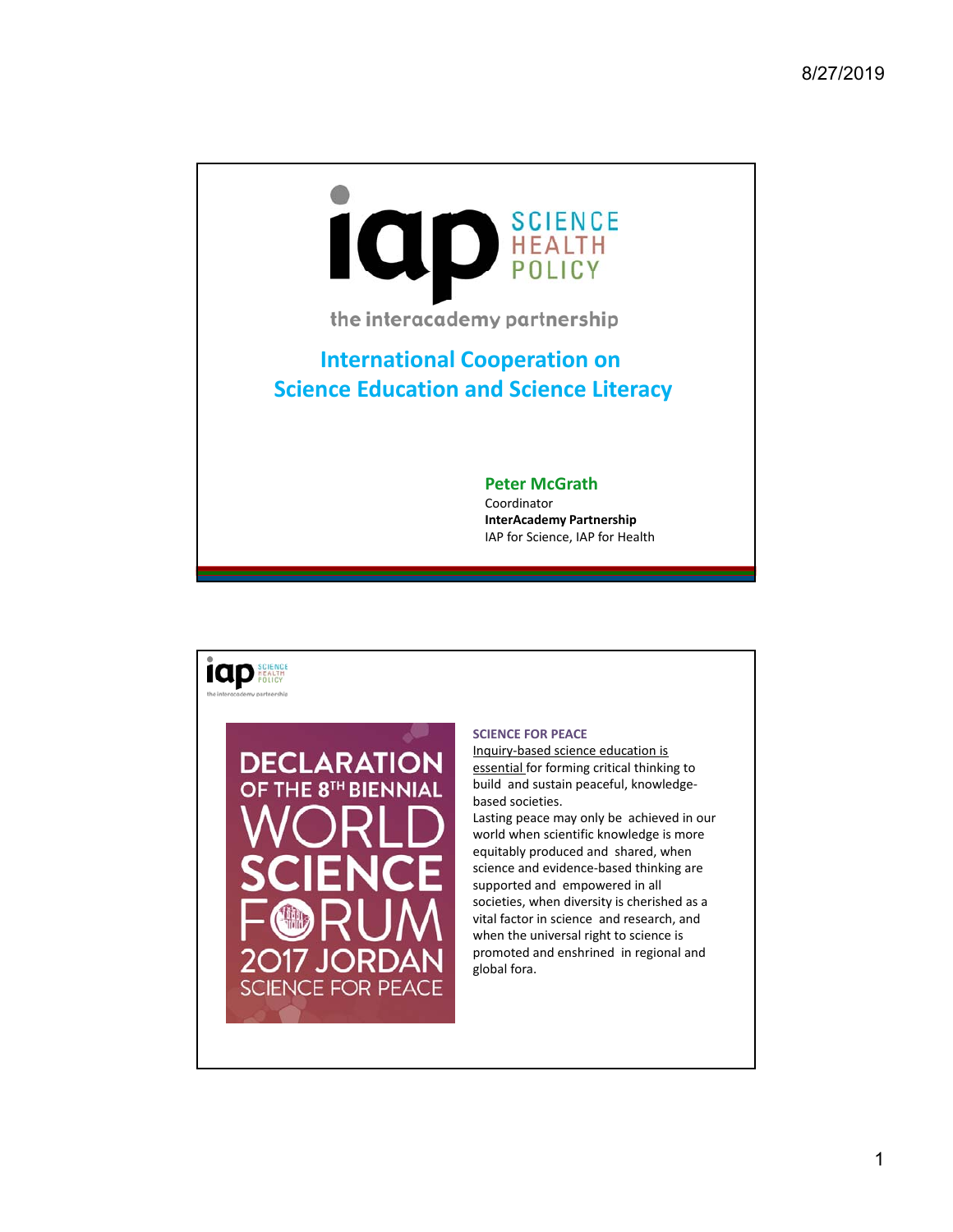

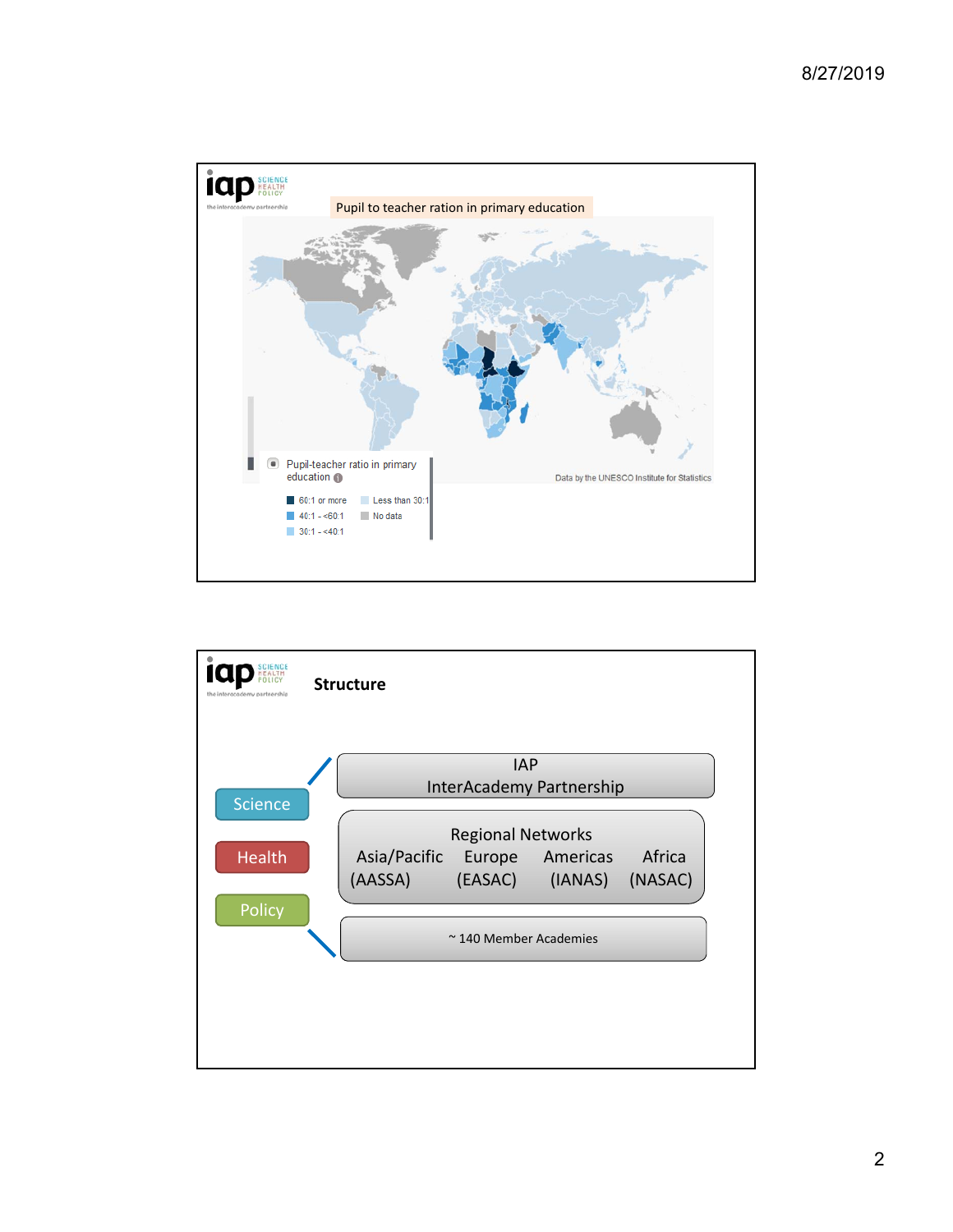

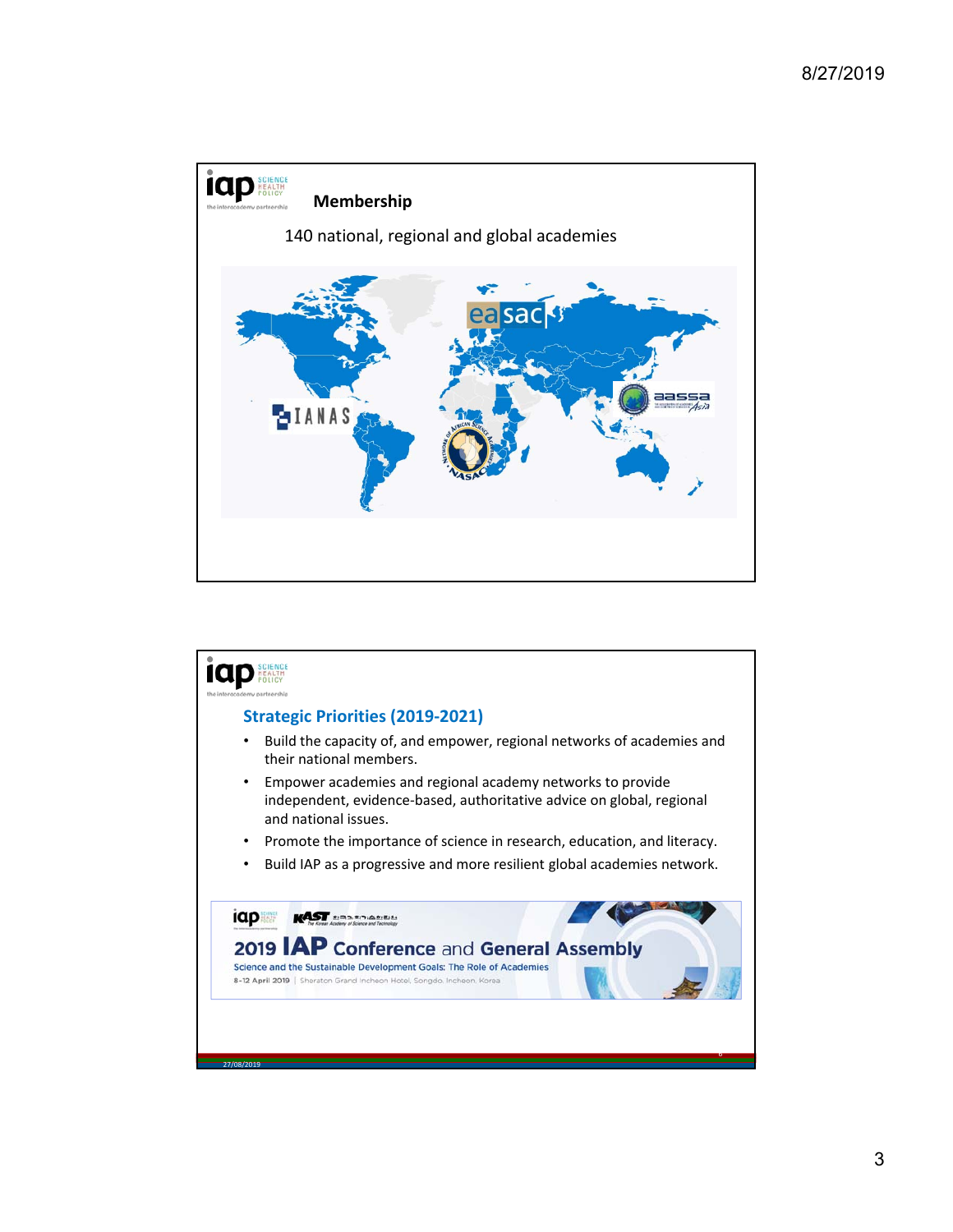

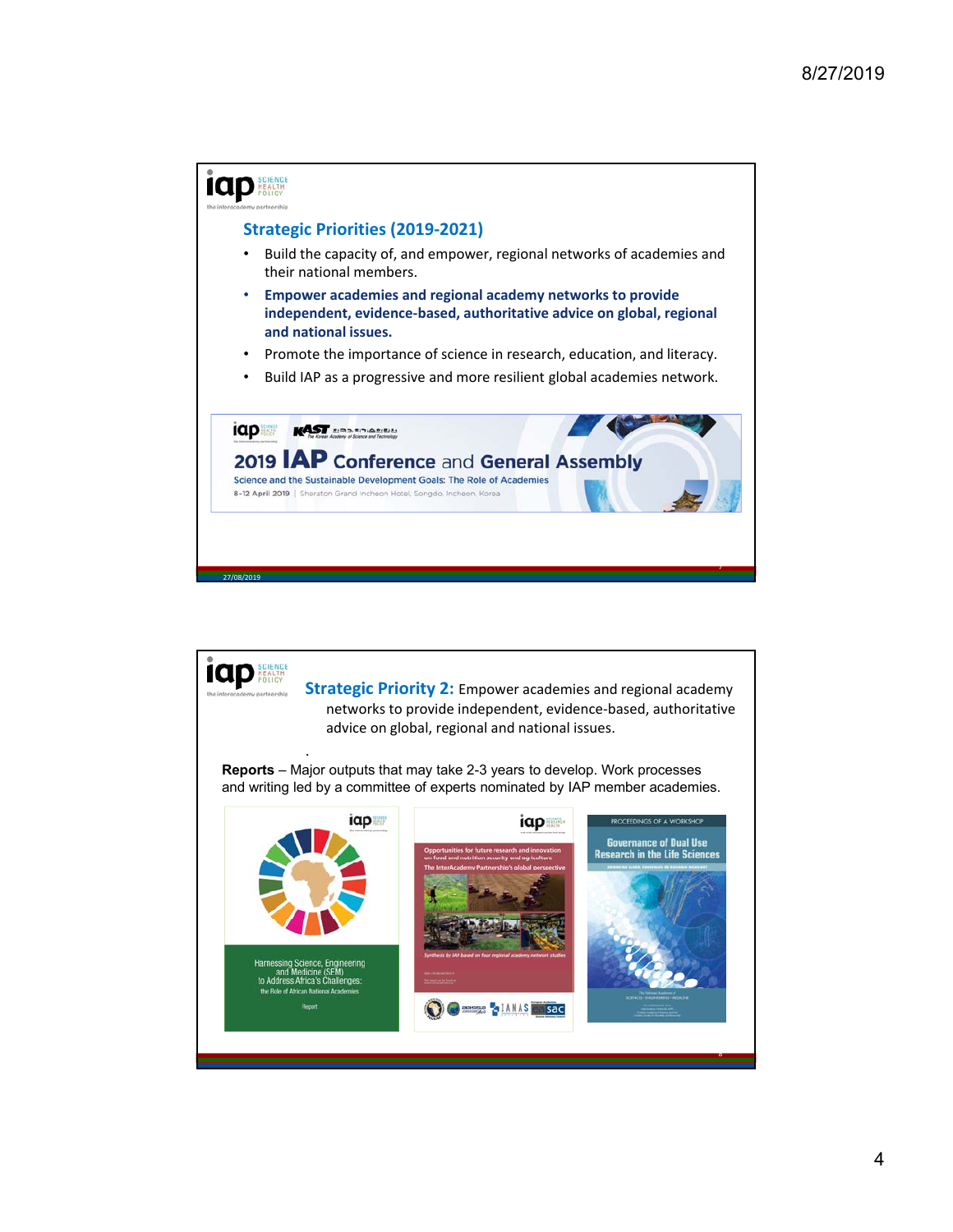

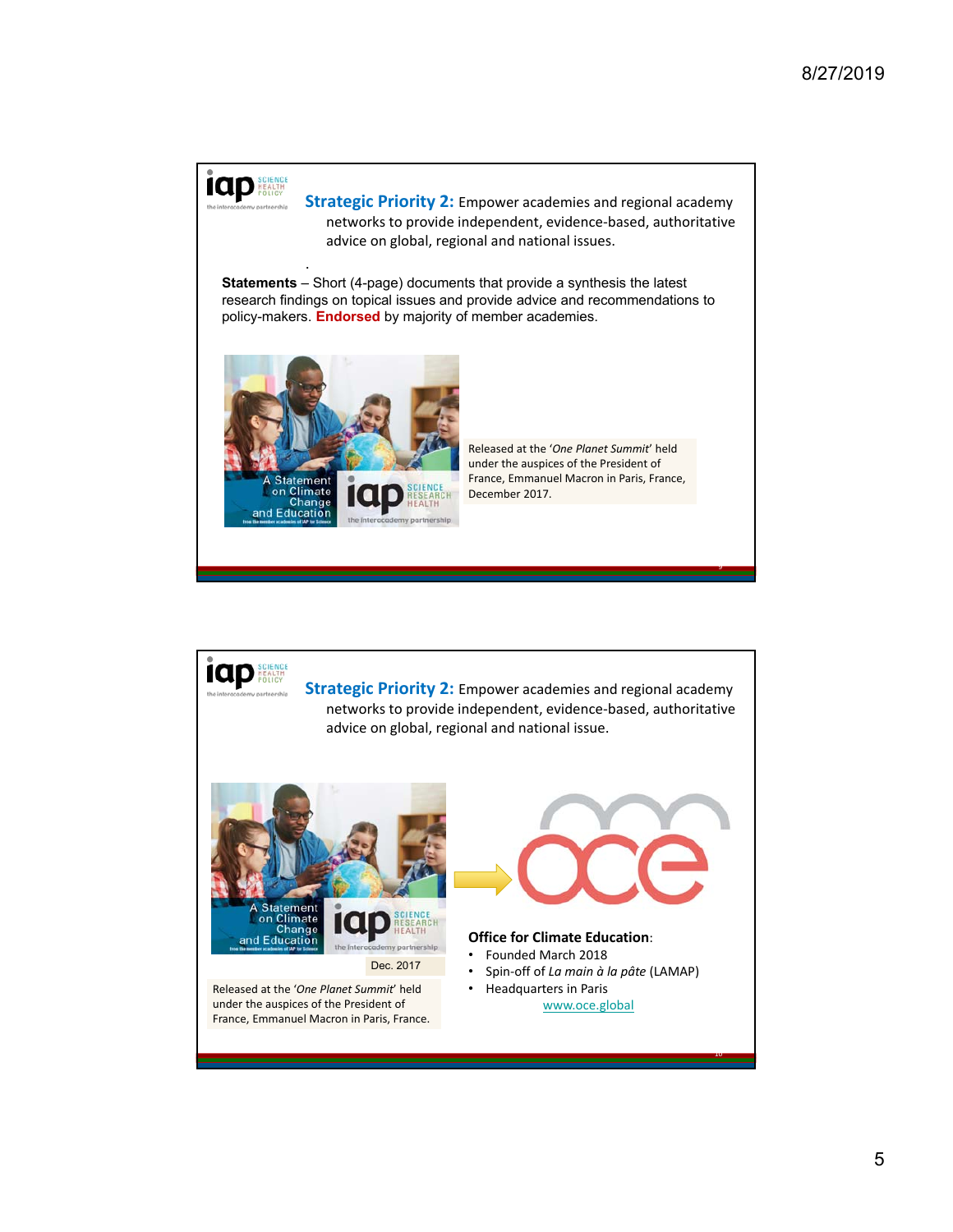

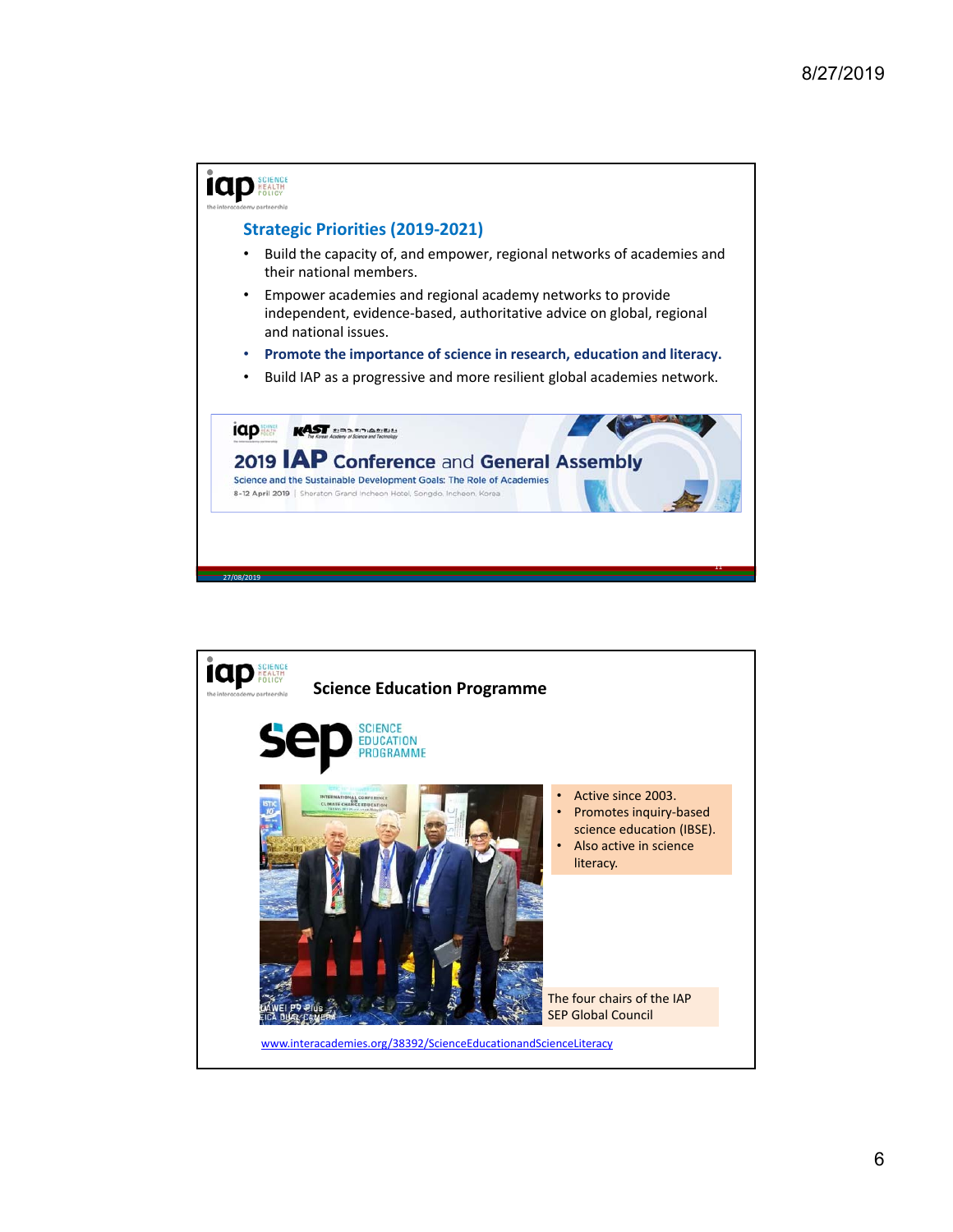

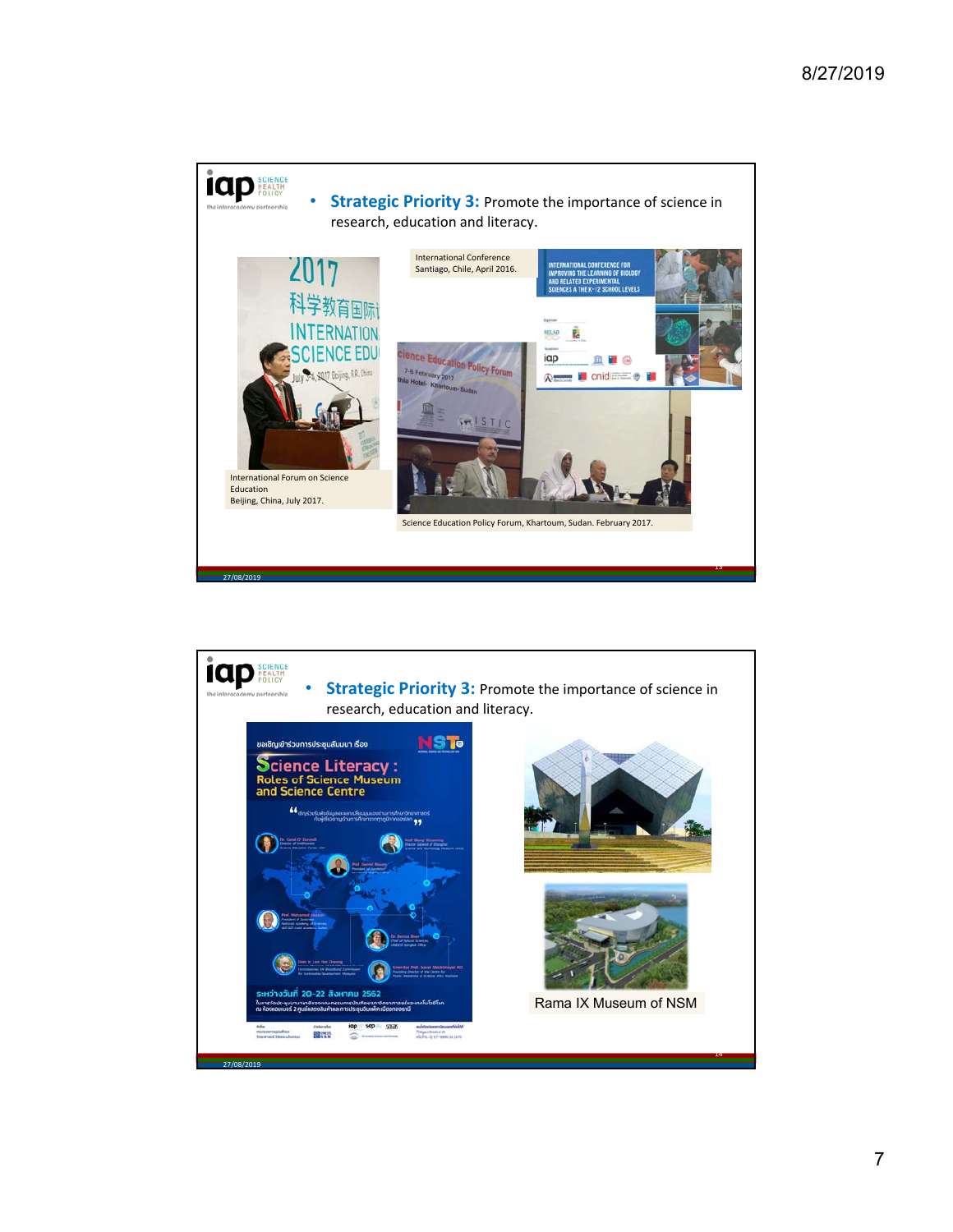

**Strategic Priority 3: Promote the importance of science in** research, education, and literacy.

**Science Education Programme** (IAP SEP)

**iap** 

Africa‐Mediterranean‐ European Academies for Science Education (AEMASE) ‐ with ALLEA.

27/08/2019





**AEMASE III conference Paris ‐ October 2017** Agreement to work towards establishing 'Centres for Education in Science in the Africa‐Mediterranean‐ European' region (CESAME). Proposals from 6 African countries plus ICTP, Italy.

16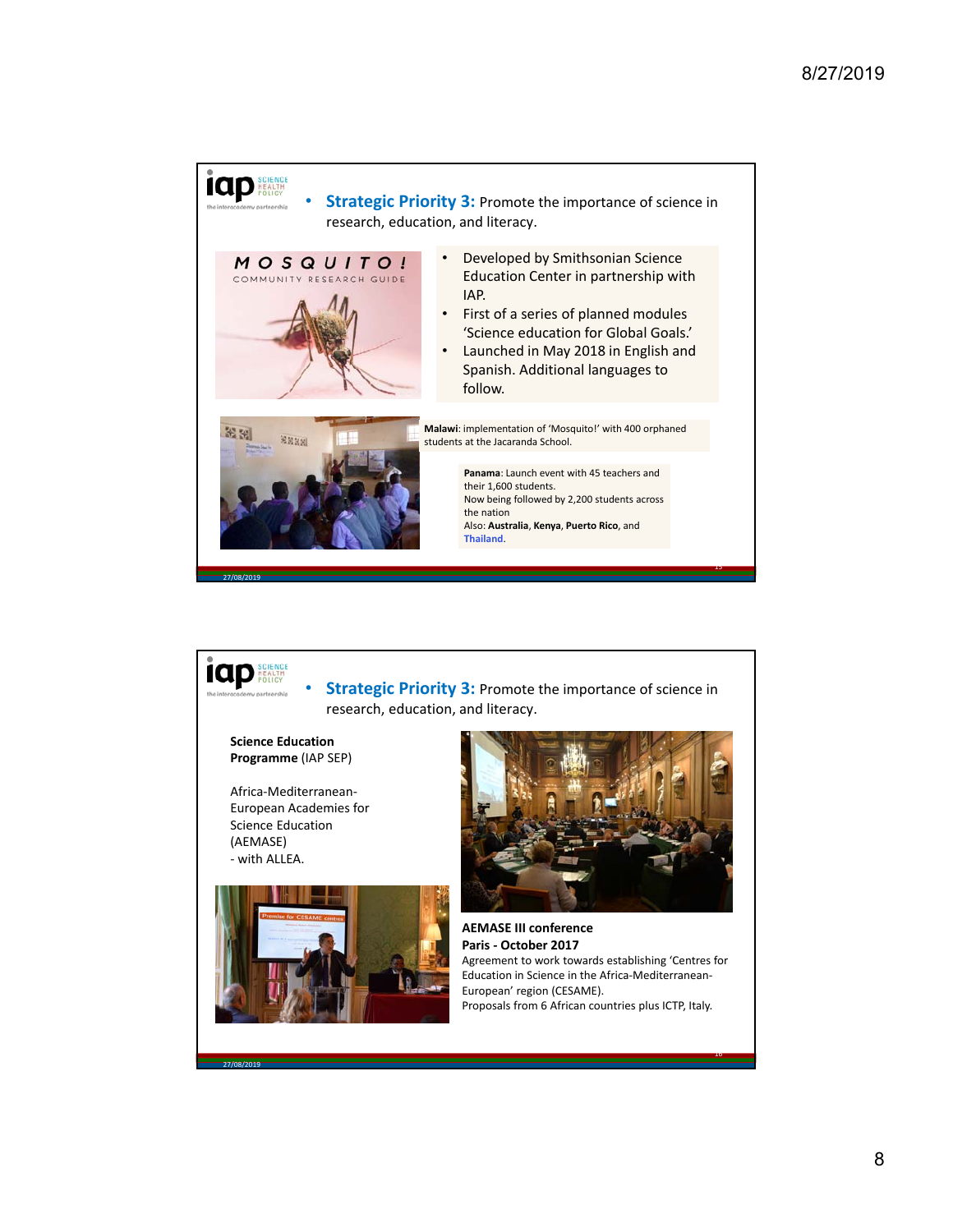

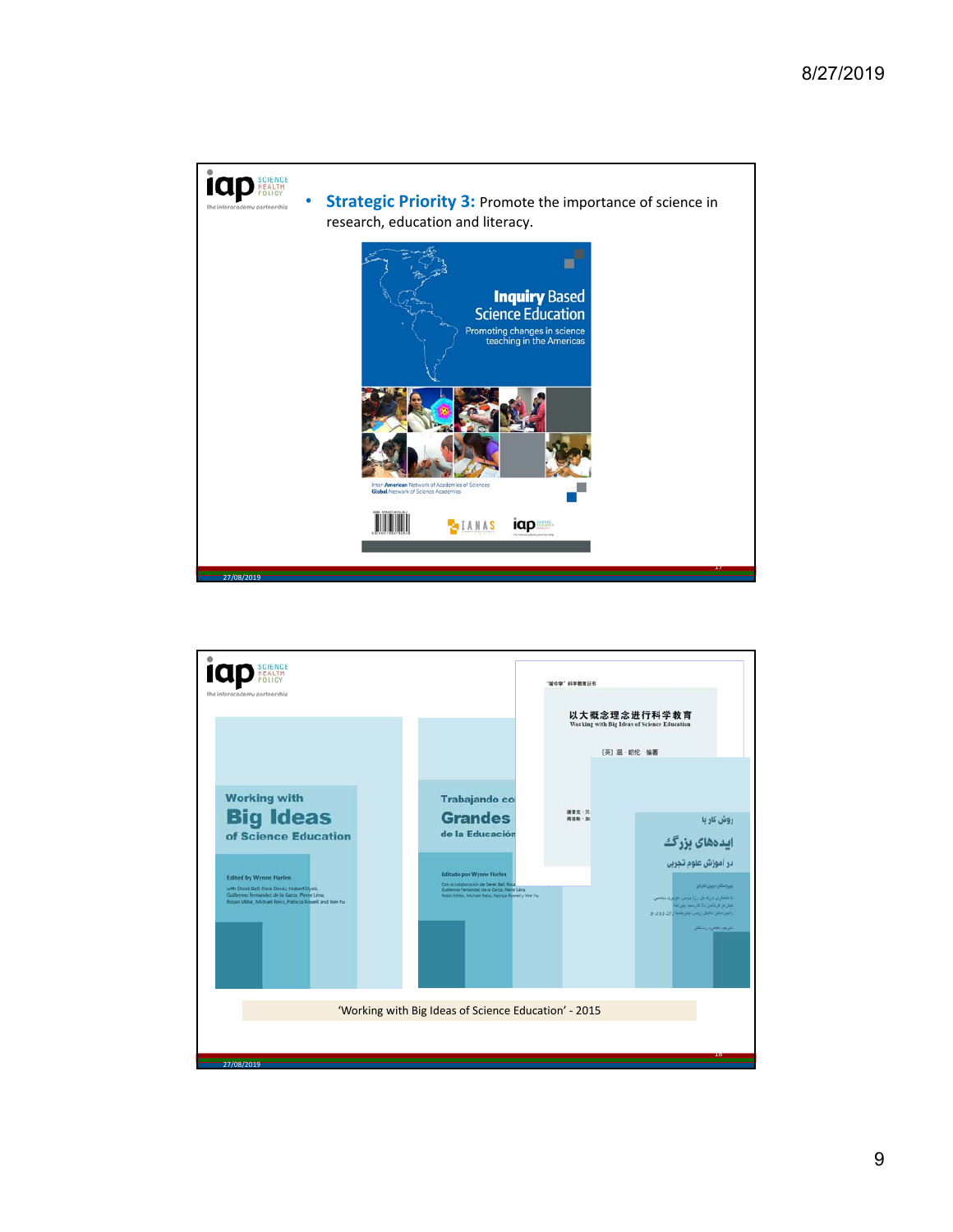